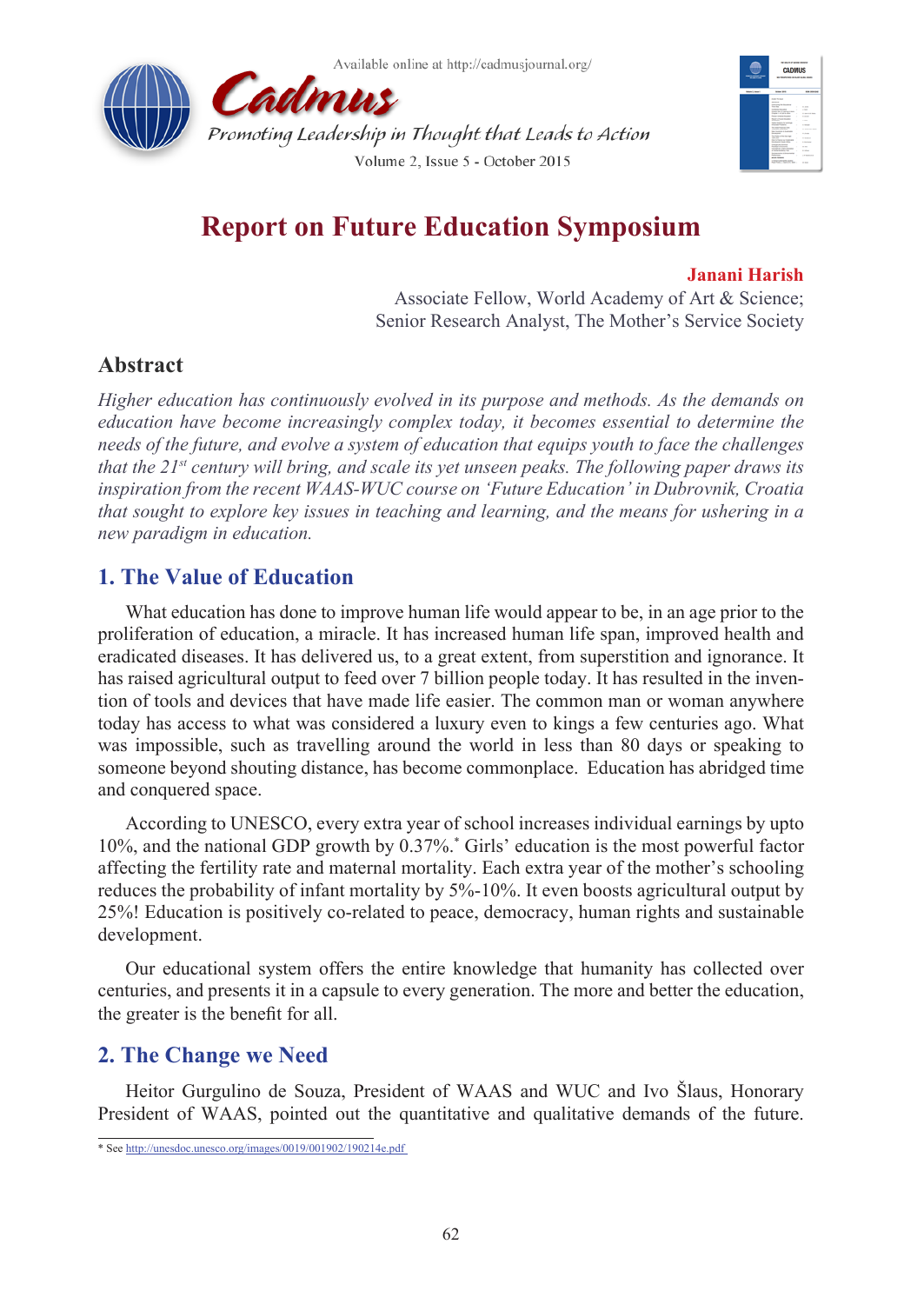### *Report on Education Janani Harish*

Global tertiary enrolment has multiplied five-fold since 1975, to about 180 million today. But if the forecast global demand for education is to be met, 4 new universities with 40,000 students each have to be founded every week, over the next 15 years. Nothing short of a revolution, not in constructing the university buildings and administering the

*"The most fundamental change needed is at the conceptual level."*

enrollment process, but in the very conception of integrating these aspiring students into the education system, is needed. Quantitative expansion is one part, perhaps the easier to define, of the challenge in the future of education.

Quality of education is a much researched, much spoken about need. What makes this need most compelling and urgent today is the complexity of the issues that we face. Unemployment, climate change, religious fundamentalism, shortage of essential needs, threat of war—each challenge is multidimensional and interconnected. Garry Jacobs, Chief Executive Officer of WAAS & WUC, pointed out that every one of them is global in scope, defies solution by action at the regional level, and cannot be addressed by sectoral, piecemeal attempts to address it. What is needed is a radical change in economic and social theory, which in turn requires a change in the way we teach them to our youth.

The most fundamental change needed is at the conceptual level. Unless we change our understanding of the knowledge with which we approach our problems, we will not effectively address them. So it is not enough that our policies change. Our conceptions to the whole framework, the theories on which we base our policies need to change. This paradigm change is our best bet for a better future.

Education is central to this process of paradigm change. If the world needs to think freshly about how it can address its problems, that implies that we need to take another look at how we organize our education. It is to initiate the process of change and identification of a new paradigm that WAAS-WUC conducted three trans-disciplinary courses earlier, on the topics of individuality and accomplishment, a trans-disciplinary science of society and effective leadership. The Future Education course was intended to initiate a discussion on the qualitative dimension of the change needed in education in terms of the principles of higher education, how it is practiced, how the paradigm of education can improve and change in future, and thereby impact social thought and political decision making in a way that has not been done before.

The post-graduate certificate course was held from Sept 21-23, 2015 at Inter-University Centre, Dubrovnik, Croatia. The course involved 16 faculty members drawn from the fields of education and educational policy making from organizations in Europe, America and Asia. Apart from WAAS and WUC, The Mother's Service Society, India; Person-Centered Approach Institute, Italy; Dag Hammarskjöld University College of International Relations and Diplomacy, Croatia and Inter-University Centre, Croatia were the partner organizations for the course.

The course was made available live on the internet. Online participants could watch the lectures and participate in the course by raising questions and responding to the discussion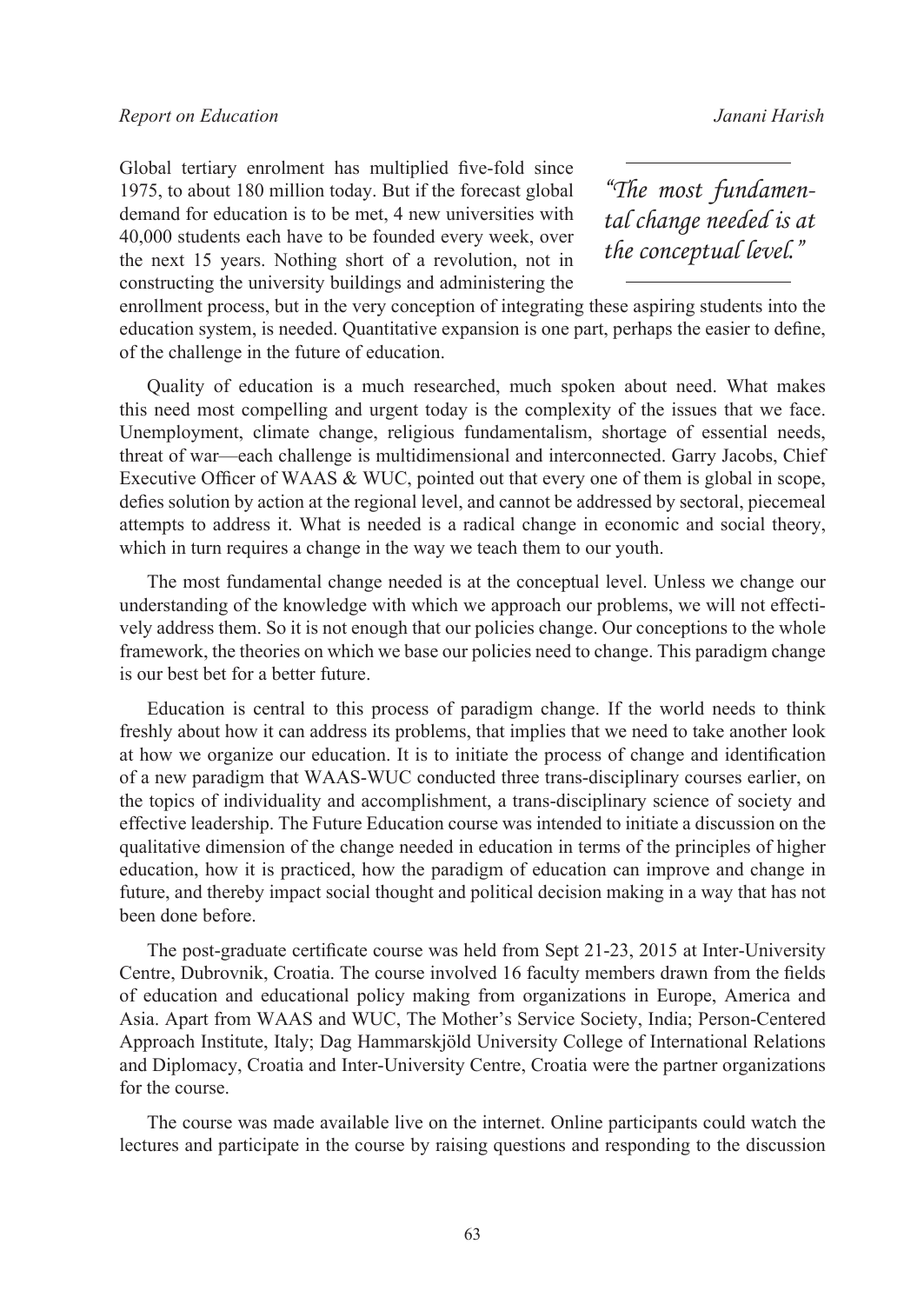during the course, or afterwards in the online forum.† The course has a permanent dedicated website similar to MOOCs, containing course announcements, recommended reading, video recordings of the lectures, lecture notes, assessment questions and other details related to the course.‡ Apart from this, course details are also permanently available on the WAAS and WUC websites<sup>§</sup>

# **3. Redefining the Purpose**

"[I do not] carry such information in my mind since it is readily available in books. ...The value of a college education is not the learning of many facts but the training of the mind to think," said Einstein, one of the greatest scientific minds. Today, any information, useful, trivial or utterly frivolous, is available to anyone with a smartphone and internet connection. So what should we teach, and with what purpose? What is it that is not available in a book or a webpage?

It is expected that 50% of occupations today will no longer exist by 2025.<sup>1</sup> But disappearing occupations do not result in diminishing jobs, they simply mean newer occupations will emerge. So, what future do we prepare students for? We cannot predict anything else about the future except that we can expect much that is new. Courses do need to teach facts, though in the case of some disciplines, information is multiplying exponentially and constantly going out of date. More essential than information are thoughts derived by the correlation of information, ideas that relate  $\&$  integrate thoughts, and values as principles to guide accomplishment and growth.

The Age of Discovery saw great developments in the shipping industry and invention of instruments that aided navigation. The voyages and overseas conquests are a piece of information. Development in the science of navigation is another. When a student starts to think of the simultaneity of voyages and discoveries, and wonders if one led to another, or both mutually influenced each other, or were themselves part of a larger movement that was influenced by people's aspirations, then thinking is born in him/her. Education that encourages original thought is better than the system that simply imparts different pieces of information. That is like stopping with admiring the different pieces in a jigsaw puzzle.

An education that misses values misses a crucial element. Values—personal, ethical, corporate—contain the essence of all human knowledge of accomplishment. Knowledge without values is like building a large and lovely mansion without a foundation. It is of no use, and may only harm.

During the Great Depression in the 1930s, the US was faced with its biggest economic crisis till date. Banks had collapsed, and people were in a panic. They rushed to withdraw their money from whatever banks remained, ensuring their eventual collapse too. The US President, Franklin D. Roosevelt, found that the economic theories he had learnt at Harvard

<sup>†</sup> See [https://waascourse.appspot.com/future\\_education/forum](https://waascourse.appspot.com/future_education/forum)

<sup>‡</sup> See [https://waascourse.appspot.com/future\\_education/course](https://waascourse.appspot.com/future_education/course)

<sup>§</sup> See <http://worldacademy.org> and<http://wunicon.org>

<sup>¶</sup> See<http://www.cbre.com/>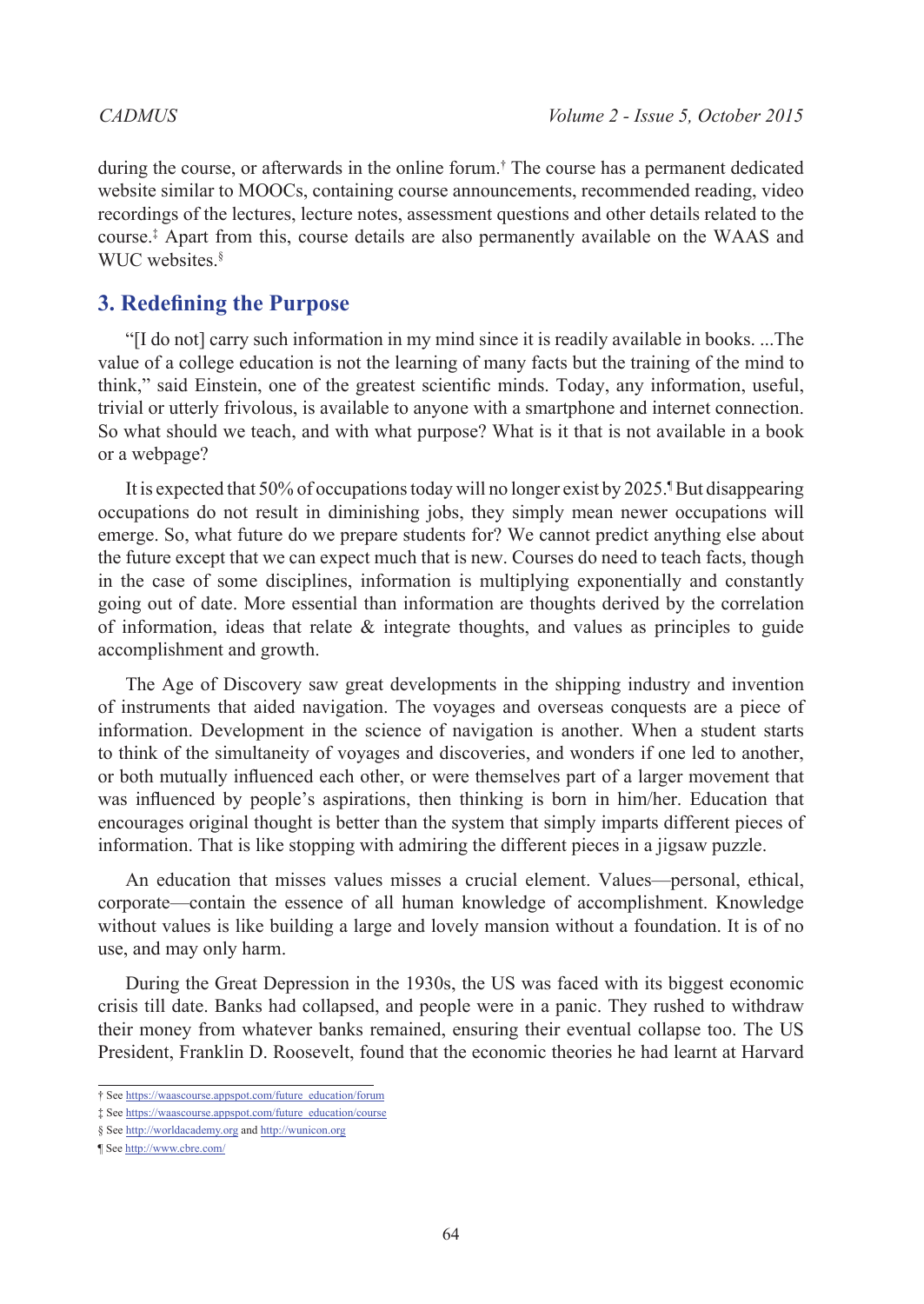did not serve him. He went on public radio, a new technology then, and spoke to the people open-heartedly. Workers used to rush home from factories saying if the President took the time to speak to them, the least they could do was listen! FDR was able to connect with and reach the people. He reminded them of the greatness of their country and extolled them to believe in themselves and

*"Isolation is impossible in the universe."*

their institutions. He asked them to leave their money in the banks. He imposed banking regulations and introduced economic reforms, but the public emotional appeal he made to his countrymen was a powerful idea. Banking and finance have an existence only inasmuch as they are connected to people. Without people, there is neither money nor economy. Integrating people with the economy, FDR saw that people's aspirations were the lever that moved larger objects. Such relating and integrating of facts and thoughts to form ideas is a skill that our education could equip students with.

Isolation is impossible in the universe, from the level of the particle upwards, to the level of galaxies, and for all living beings from the microorganism to the human being. The current refugee crisis in Europe shows that an issue can have its origins in one part of the world in one century, and its effects seen in another century in any other distant part of the world. Thinking in silos, being concerned with a narrow cause, ignoring the larger picture and imagining that anything can be 'contained' are ideas education has to work on to eliminate in youth. Instilling a planetary identity, as Sesh Velamoor, Executive Director of the Foundation for the Future, described, rather than an identity with the national, state or county border expands the mind and personality. To such an expansive identity, when ethical responsibility is added, we create potential global leaders whom we need so much.

If the challenges of the earlier centuries were puzzling enough, with little pieces that had to be fit together as per a picture, today's challenges are like jigsaw puzzles where the pieces are constantly changing shape while the big picture is also changing! So education today is more educational when the outcomes are uncertain, not when it is about securing a preconceived set of outcomes. Keri Facer, Professor of Educational and Social Futures from the University of Bristol, pointed out that we need a new contract between education and society, one that no longer prepares youth for or against a future we have already imagined. Instead, education needs to create the conditions that will enable students to assume societal leadership and responsibility, confront uncertainty and to participate in the dynamic creation of possibilities.

### **4. Change of Subject**

Looking back at the time spent in college, ask anyone to think of a few things that come to mind. Most likely, it will be the friendships made, the teachers they liked (or disliked), the fun during recess and even in class, the group projects, discussions and debates, the study trips and sports! But what about mathematics, economic theories, literary analysis, chemical equations and anatomical drawings? Those were the ostensible reasons for going to college, and the knowledge and degree obtained are valued and recognized as the reason for one's position professionally and socially. Still, what is cherished most is what appealed to the emotions, what most touched one personally.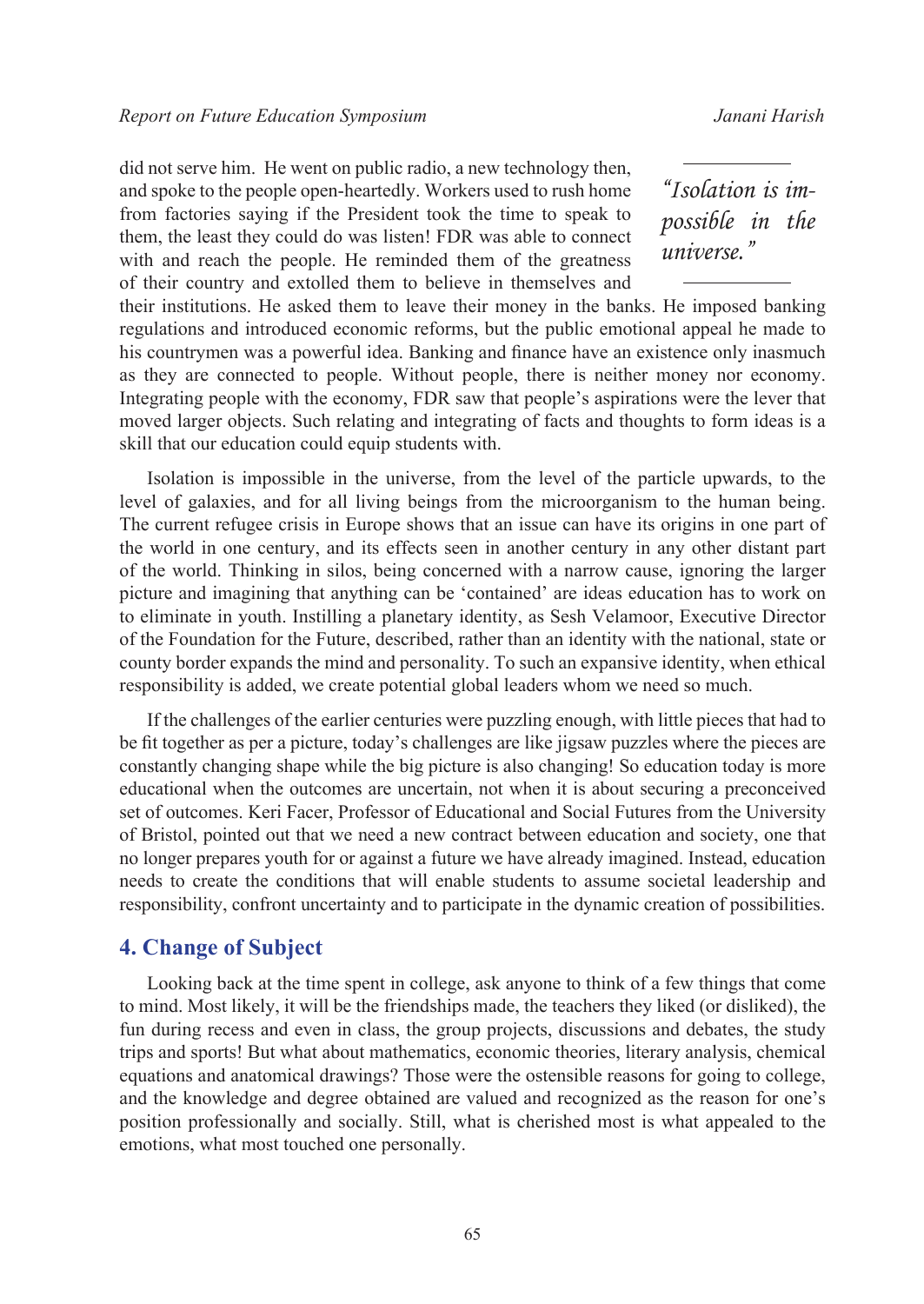True education teaches the person, not the subject. Data, knowledge, theories and subject expertise can be obtained even from a book. There are software and electronic readers with read-aloud text. What elevates the classroom is the personal touch, the relationships that can be forged between the teacher and the student, and among the students. A mechanistic method that is not person-centered throws away this advantage and settles for what can be done with a book or a piece of software.

Teaching is effective not when the teacher is an expert in the subject, not even when he/ she knows how to teach. Alberto Zucconi, Secretary General of WUC, stressed that the most effective educator is the person-centered one who has respect, empathic understanding and sincerity. They are mentors who promote student creativity, autonomy and individuality, rather than conformity.

Students often like or dislike a subject because of the teacher who handles it. They choose to pursue a field because the teacher was inspired and passionate about the subject. There are some teachers whose lectures last the entire duration of the class. There are others who make the subject come live. When they read Shakespeare, the students see the drama unfold in the classroom. When they teach Mathematics, they pass on the thrill of solving a problem to the students. Economics becomes a study of real people and situations in their hands. They make History and Geography thrilling journeys through time and space. Electronics and IT move beyond 0s and 1s to show how they can serve people and simplify life. The personcentered approach to education, through such teachers, instills the joy of learning. It creates an environment which cultivates curiosity, trust and self-responsibility. It produces creative, empathic, well-formed individuals with a strong personality and an integrated outlook. Such people are life-long learners, adaptive to new situations and successful in problem solving. Professional success is integrated with personal wholeness, and the person-centered approach to teaching and learning ensures all-round personal development.

American psychologist and educational reformer John Dewey said that schools have too many teachers and too few facilitators. The person-centered approach reverses this, and makes learning more effective by making it participatory. The subject is an occasion. The real subject is the student.

### **5. From Bologna Onwards**

The ancient Chinese proverb "Tell me and I will forget. Show me and I will remember. Involve me and I will understand" gives a wisdom that our classrooms around the world would do well to accept. The Socratic method of teaching by asking questions and initiating dialogue wakened the faculty of thinking. Involvement, rather than passive listening, makes better learning.

However, from the time of the first formal University of Bologna, the lecture has been the primary method for imparting knowledge. Over time, it has been supplemented by discussion, research, project work, internship, service learning, computer and online education, but change in education has not kept pace with change in other fields, or evolved in response to research findings that show the advantage of other methods over the traditional practices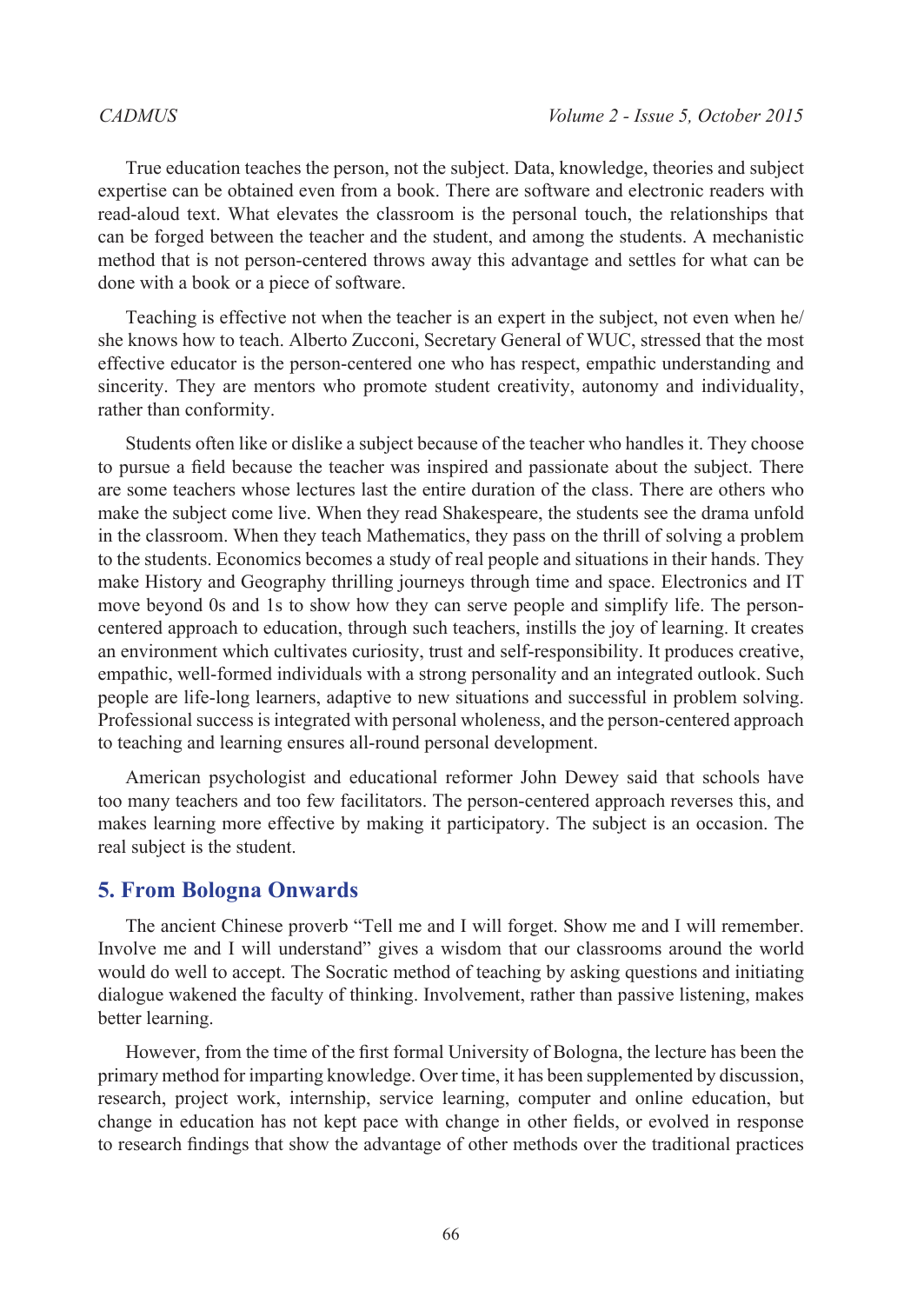followed for centuries. The lecture in the university began at a time when literacy was considered education, knowledge was limited to a few scholars, there were only a precious few handwritten books, and people had to gather around a scholar and hear him speak, if they needed to learn. Today, education has grown in terms of a number of disciplines and subjects, and the amount of information available in each of them. The printing press liberated the book from the manual labour of writing each copy by hand. Digitization has liberated the book even from paper! The internet makes knowledge more accessible than it has ever been, MOOCs have virtually opened up universities around the world to anyone who would like to take a look inside, without leaving their homes or computers. In such a changed scenario, following the same lecture model would be like the early news readers on television who used to read the news from sheets of paper, much as the news readers on radio had done before. All the visual and multimedia potential of the television went unexploited when it followed an earlier model. Similarly, with all the resources and developments, the university classroom needs to look beyond the lecture model, one that is shown to result in an average student retention rate of just 10%. Using audio, video and demonstration improves retention further. But if at least half of what is taught has to be retained by students, discussion in the classroom is needed. Memory and comprehension are enhanced with increasing interest and participation. Multi-sensory learning, using tactile, visual, auditory, kinesthetic and olfactory channels, improves performance.

Practical work raises student retention even further. But as teachers have known all along, the best method to learn, one that results in an average retention of 90%, is to teach others. Stefan Brunnhuber, Medical Director and Chief Medical Officer, Diakonie Hospital, Germany and Vice-Chairman of the European Institute of Health, showed that inter-personal variables involving peer-tutoring, cooperative peer-learning and the interaction between teacher and student oversteer institutional variables by factor 2. An education system that incorporates teaching, which appears to be diametrically opposite to learning, as a learning method enhances the learning curve best. Inter-personal relationships also boost creativity, an essential attribute required to face a future we cannot yet predict. It equips students with the capacity to ask questions never asked or answered before, and address challenges in ways never done before.

The strong neurobiological link between health and academic performance too merits more attention. Physical exercise has a positive impact on cognitive enhancement. It improves memory, attention span, mathematical skills and overall performance. Adequate rest, yoga, meditation and mind-body medicine improve the brain's executive function. In our fast-paced world, as we try to get more and more work done, we think we are being efficient if we do more than one task at a time. Multitasking is a relatively new word in our vocabulary, but it has firmly taken root. But in truth, multitasking is neurobiologically an illusion. We think we are doing two things more effectively, but we are not doing two things. We are lowering performance. If we are involved in a mental task, and are interrupted every 3 minutes by an SMS, we end up with a functional reduction of IQ by 10 points. The use of Internet and Communication Technology 6-8 hours or more a day, in order to learn, is negatively co-related with the development of executive function of the brain and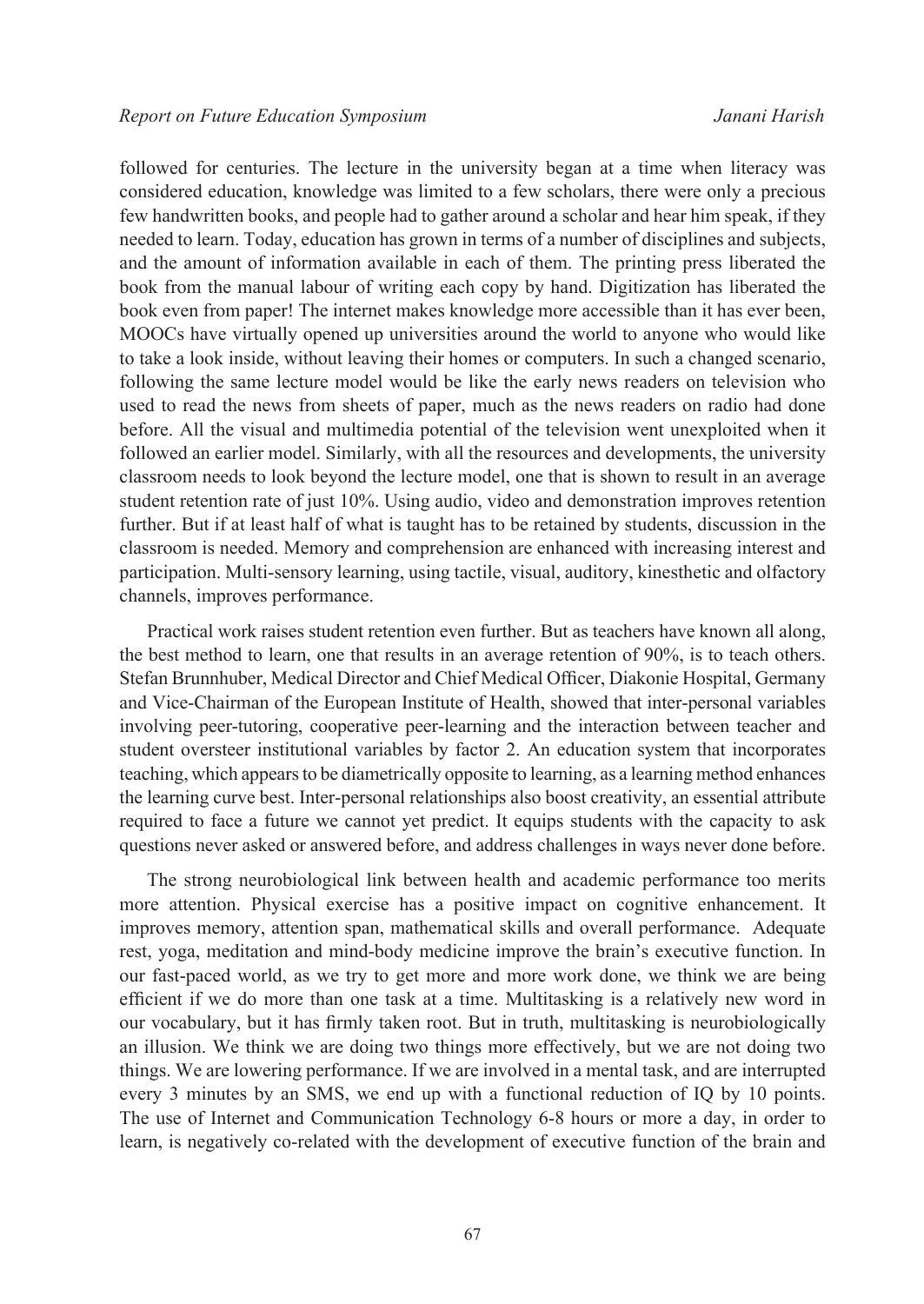lifestyle, and is positively co-related with dissatisfaction. But the reality is, the average global smartphone user looks at it, on an average, 150 times a day. How that affects our collective IQ and productivity does not need Mensa level IQ to estimate.

Just as letting go of the past is necessary in some cases, going back to basics and rediscovering the wisdom that has been known for centuries are essential in some. Wisdom is to know and educate others about when we need to look ahead, and when to turn back.

We do not need more, new disciplines, what we need is a creativity response—a creative change in our education that boosts the creativity of the learner. We have seen a steady rise in the number of disciplines and subjects, and greater and greater fragmentation of knowledge. As we break it up into smaller, more manageable parts, we begin to look at a large beautiful painting from closer and closer, and lose sight of the beauty of the whole, staring at the individual brush strokes that have neither meaning nor beauty when seen in isolation from the rest of the picture. This results in a horizontal divorce between the different categories in education. Divorce of another type is seen in the complete disconnect that many students feel from studies, because they cannot relate to it from their life and experience. As we try to teach the knowledge collected over centuries in a three, four or five year course, we condense it by abstracting knowledge of many life experiences into a series of generalized abstract principles. This divides truth into fragments, all of which together do not recreate the whole. Each aspect is partial and incomplete when isolated from the wider context of which it is a part, and leaves the student asking, 'Why am I learning this stuff?'. They do not see what it signifies, and where it fits in real life.

We take a flower, separate each petal and show it to the students, and expect them to visualize the whole and appreciate it. In other words, we teach them individual subjects, evaluate them, rank them and create competition. But in the real world of work and life, what is needed is cooperation and collaboration. Somewhere between graduation and employment, we expect them to figure that out by themselves. This disillusions students and leaves them unprepared to face the world of work, with its interconnected issues that transcend narrow disciplines.

All issues and challenges that were effectively handled in the past were done so only because those who were in charge saw the issue within its context, not isolated from it. To understand any part, we also need to understand the whole and the relationship of the part to the whole. In the same way, our education acquires meaning and comes to life when we make it contextual. The context abridges the skills gap in graduates, and equips them to seamlessly move into the world of work and real issues.

Olga Melykh, Lecturer, National University of Kyiv-Mohyla Academy and President of the "Young Generation will Change Ukraine" Association, pointed out the comprehensive curricula that equip youth to think contextually. One way of adding context to content is to teach and learn a subject, not in isolation from all other subjects, but with reference to them. Instead of teaching history as a uni-dimensional study of the major epochs and events in chronological order, it could be related to all other subjects and made multi-dimensional.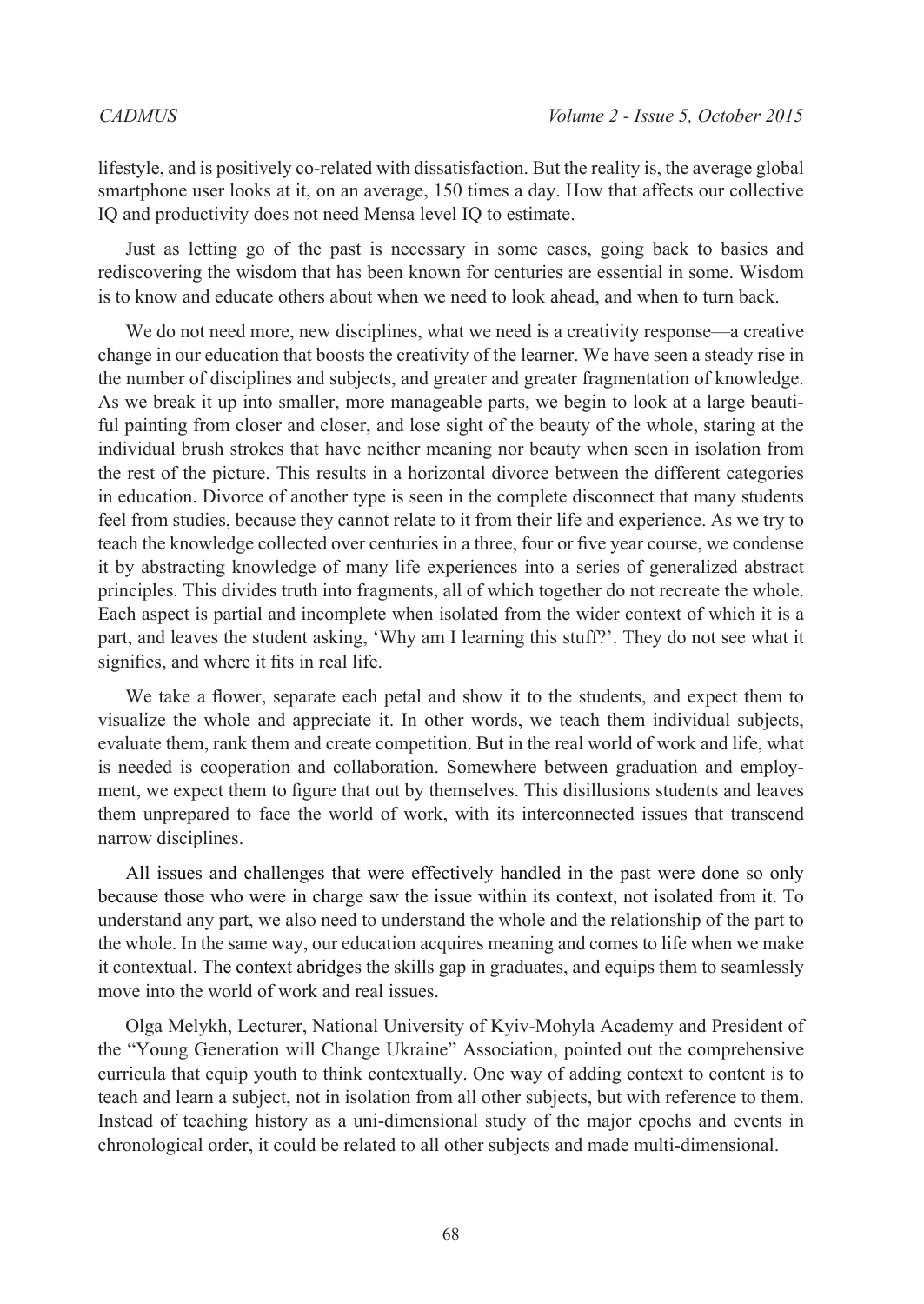A study of art and literature can be taken up beginning from history. Examining the evolution of art, the influence of the times and the lives of artists sees art from a historical perspective. Similarly literature can be studied from within history—How and when did writing and its various forms evolve? Do writings reflect the sentiments of the period? Conversely, did writing influence the course of history?

*"At the root of the multiple crises confronting humanity today is a crisis of values that must be resolved before there can be any hope of lasting solutions to the problems facing humanity."*

How have inventions, beginning from the wheel, shaped history? When, how did science part ways with religion? How have new inventions and theories been received? Is science responsible to society? Do scientists have moral obligations? Science, studied from a historical perspective, is as equally informative as the scientific principles themselves.

When was democracy born? Why does monarchy still exist in some places? How did governments, political system and law evolve? How has society changed since the time of the hunter-gatherer, in what ways is it essentially the same? How has human psychology evolved with evolution in society? What circumstances create dictators, what creates visionaries? How is the personality of great leaders shaped? Sociology, politics, law, psychology—all these can be related to from history. We can study history and detect patterns to understand the present and anticipate the future.

What is illustrated here with history study can be done with other subjects as well. By establishing interconnections between all disciplines and making education contextual, we enable students to see the part in the context of the whole. This ability is essential if we are to find effective, permanent alternatives and solutions.

### **6. The Value of Values**

One of the top technology companies, Google, believes that when it comes to recruiting new employees, technical expertise is the least important criterion! Intellectual humility, sense of responsibility, empathy, and willingness to work in and for the team are more important. Grades determine one's career for the first two years, according to Google's head of People Operations. So the rest of one's career depends on the value one adds to work, and that is determined by one's own values.

Knowledge without values is catastrophic. After the bombings of Hiroshima and Nagasaki, Oppenheimer became the emblem of a new type of technocratic power. He became a household name and appeared on the covers of the magazines *Life* and *Time*. But five years later, during the arms race between the US and USSR, Oppenheimer lobbied for international arms control. He opposed the development of the hydrogen bomb for ethical concerns. With growing concern about the social and ethical responsibility of scientists, Oppenheimer joined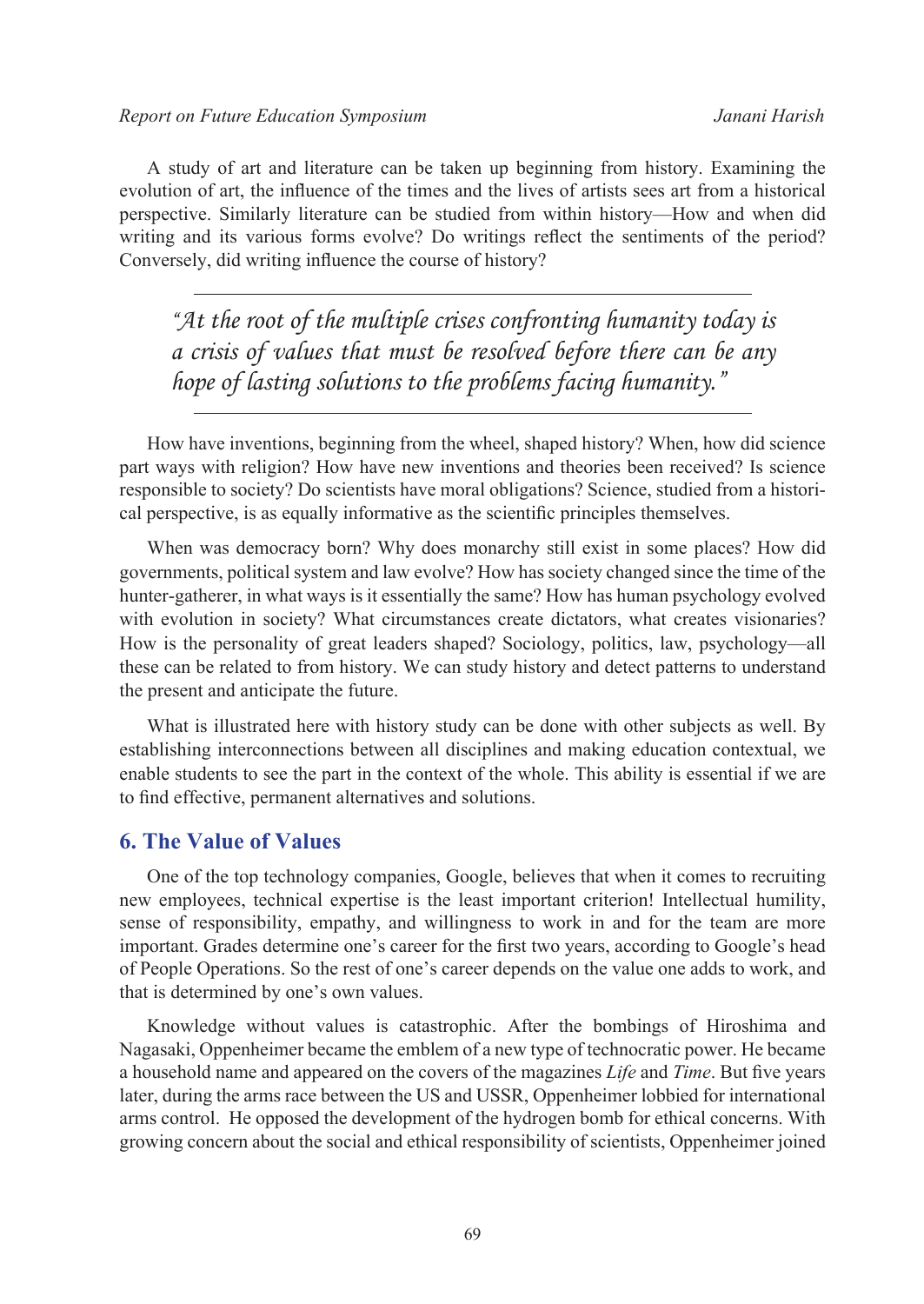Albert Einstein, Bertrand Russell, Joseph Rotblat and other eminent scientists and academics to establish WAAS in 1960.

When conflicting interests prevail, it is values that one is committed to that set the direction. Values are the quintessence of the knowledge of human accomplishment. They represent a universal ideal of conduct, an idealized goal of perfection. The common element in all instances of progress or accomplishment, in any field, at any level, individual, regional, national or global, is positive values. Just as physical skills are the channels through which physical energy is directed so that it produces results, values play a similar role at the psychological level. The quality of the values and the intensity of our commitment to them determine the level of our accomplishment.

As Winston Nagan, Chairman of the Board of WAAS and Director of WUC emphasized, at the root of the multiple crises confronting humanity today is a crisis of values that must be resolved before there can be any hope of lasting solutions to the problems facing humanity. An education without values is destructive. Civilization offers us knowledge, culture provides values. When knowledge and values are unmatched, we move towards dystopia. As Einstein suggested, new knowledge should be a blessing and not a curse to humankind. Learning and work are effective and productive only when they are based on positive values, and these need to be incorporated in every subject and course.

## **7. Towards a Bolder Future**

We have not yet fully explored the infinite potential there is in human capital. We have disproved predictions that earth will not be able to produce food for all and devised ways to turn desert into farmland, grow plants without soil, and continuously boost agricultural productivity. Food shortage in any part of the world today is not because of shortage of food but due to political and organizational folly. Concern over depleting oil reserves has been removed by the discovery that the sun beams enough solar energy in an hour to satisfy global energy needs for a year.\*\* We have deciphered the structure of the DNA, split the atom, and mastered rocket science. Now we are looking to move out of the earth, to other worlds. We made computers, connected them together, and have created a virtual world with unlimited possibilities. No resource is as resourceful or unlimited as the potential in the human being. The human mind has amazing resources at its command. It has faculties we have not discovered yet, and the potential to evolve and accomplish much more than we have ever done.

With all the focus that education gives to science, on closer examination, we see that much of that focus is on the process of validation of discovery, and not really on the process of discovery itself. An understanding of this process, and of what constitutes intellectual genius will move us closer to discovering the method that develops genius through education.

Today, our mental processes have a strong bias for physical reality. Though we know that if we went only by our senses, we would still be saying that the sun goes around the earth; even in our thinking process, we give primacy to the physical. Reality has many dimensions. Reality is in the material, emotional and conceptual planes. But our scientifically validated,

<sup>\*\*</sup> See <http://environment.nationalgeographic.com/environment/global-warming/solar-power-profile/>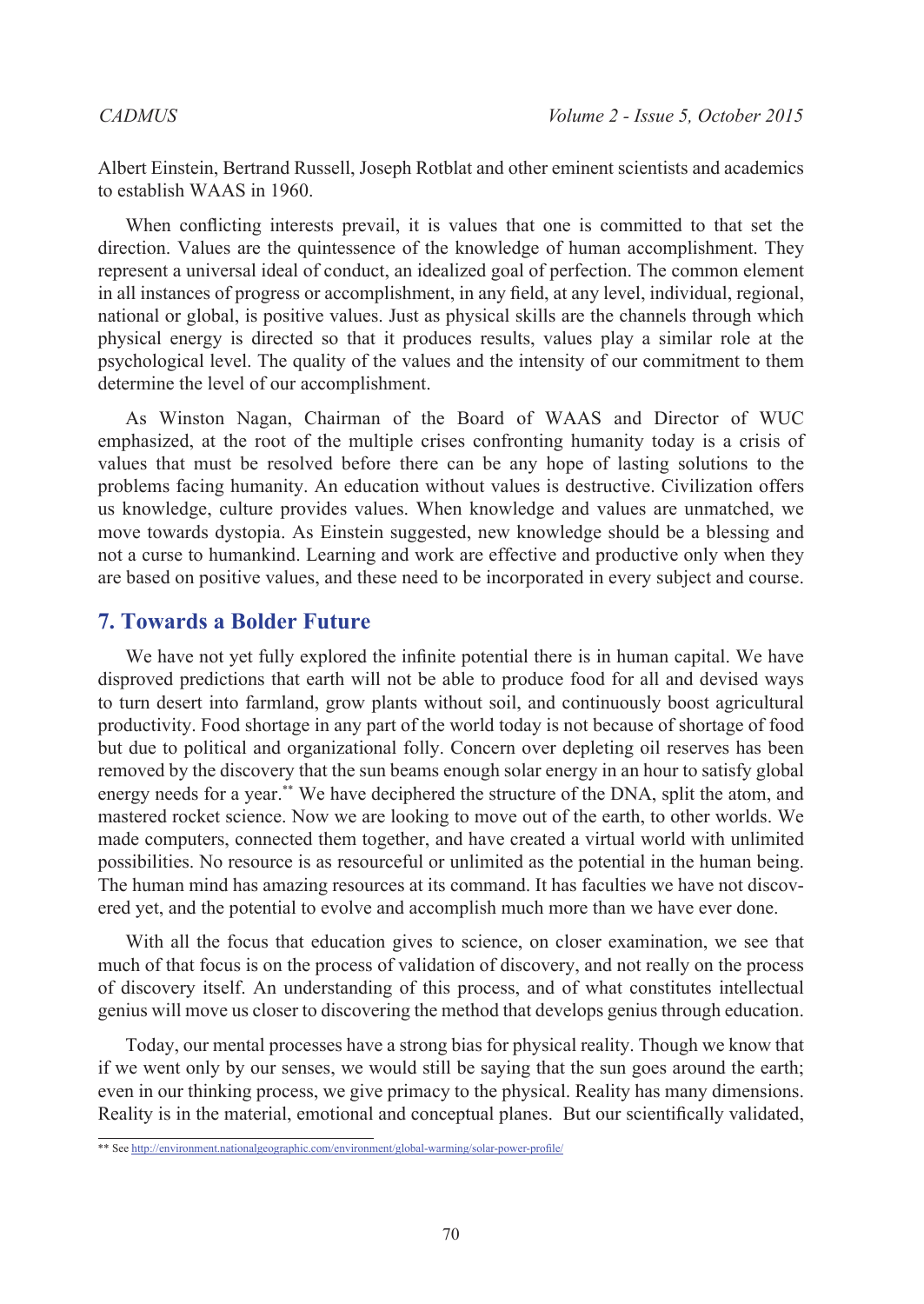rational education places great emphasis only on the material dimensions of reality. Our thinking process in general is conditioned to emphasize on what is physically verifiable and dependent on our senses. Our education often downgrades the reality of the subjective dimension and places great emphasis on being completely objective, even though the subjective reality is what we live in to a powerful extent. Ignoring the subjective dimension robs us of a rich knowledge we could discover otherwise.

*"Comprehending the challenges in present and future education, identifying the changes needed, and determining a course of action are easy when compared to the task of translating the action plan into action."*

Thinking is a critical faculty that education needs to develop. Thinking itself can be of many types. One is the analytical, where we take one part of the whole, concentrate on it, gain extensive knowledge and specialize in the part alone. Another is synthetic thinking, where we try to see the big picture. We put all the parts together, and find the commonality in all. We combine a number of disciplines and subjects, and make up an education course in this way. The third type of thinking, integrated thinking, sees the oneness among the parts at a fundamental level, it recognizes the essentiality in all. It reconciles apparent contradictions as complementary dimensions of a wider reality—truths completing truths—to reveal the underlying transdisciplinary principles. If our education can shift from analytical, to synthetic, to integrated thinking, we evolve collectively to function at a yet undiscovered plane of thinking, working and creating.

The unrealized is not necessarily unrealizable. Many a thing that is possible today was unimagined, or science fiction in the past. But we have an inherent bias to believe in the reality of what exists today, and downplay the reality of what has not yet materialized, even if it is inevitable, simply because it is not intelligible to our senses. The determinative power of anticipation and aspiration are not taken into account in our understanding of any development in science or the humanities. A holistic education not only imparts facts, it reveals the great powers of the mind, develops the personality and individuality, and makes students discoverers of unthought realities.

All knowledge is based on a conceptual framework. Problems are not solved when we insist on working within the existing paradigm or the intellectual framework. We are constantly learning new paradigms, but we do so unconsciously. We move to new paradigms without knowing we are doing it. In our classes, if we can teach the knowledge we are teaching, and make conscious the progress that we have made, and the process by which we shift from one paradigm to another, we will create not just knowledge but the capacity to create new paradigms, and to come out of the box.

The natural progression in the educational paradigm is a gradual shift from 'Learning to Know' to 'Learning to Do' to 'Learning to Be' to 'Learning to Live Together', as described